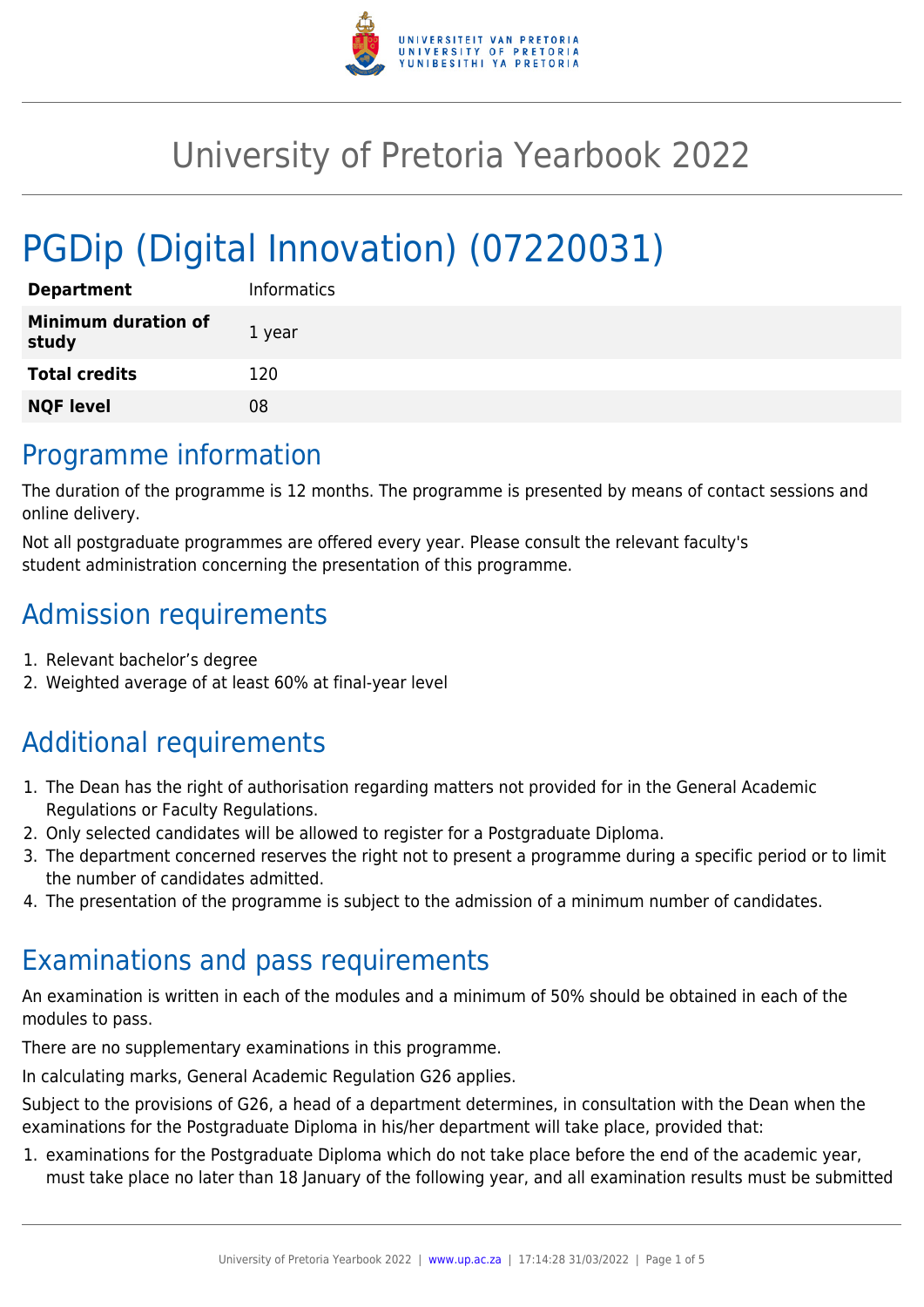

to the Student Administration by 25 January; and

- 2. examinations for the Postgraduate Diploma which do not take place before the end of the first semester, may take place no later than 15 July, and all examination results must be submitted to the Student Administration on or before 18 July.
- examinations for the Postgraduate Diploma which do not take place before the end of the academic year, must take place before the closing date of the special exam period in the beginning of the following academic year, and all examination results must be submitted to Student Administration before the closing date of submission of marks; and
- examinations for the Postgraduate Diploma which do not take place before the end of the first semester may take place no later than the closing date of the exam period, and all examination results must be submitted to Student Administration on or before the closing date of submission of marks.

Subject to the provisions of G26, the subminimum required in subdivisions of modules is published in the study guides, which are available from the head of department concerned.

# Pass with distinction

The Postgraduate Diploma is conferred with distinction if an average of at least 75% for all the modules is obtained.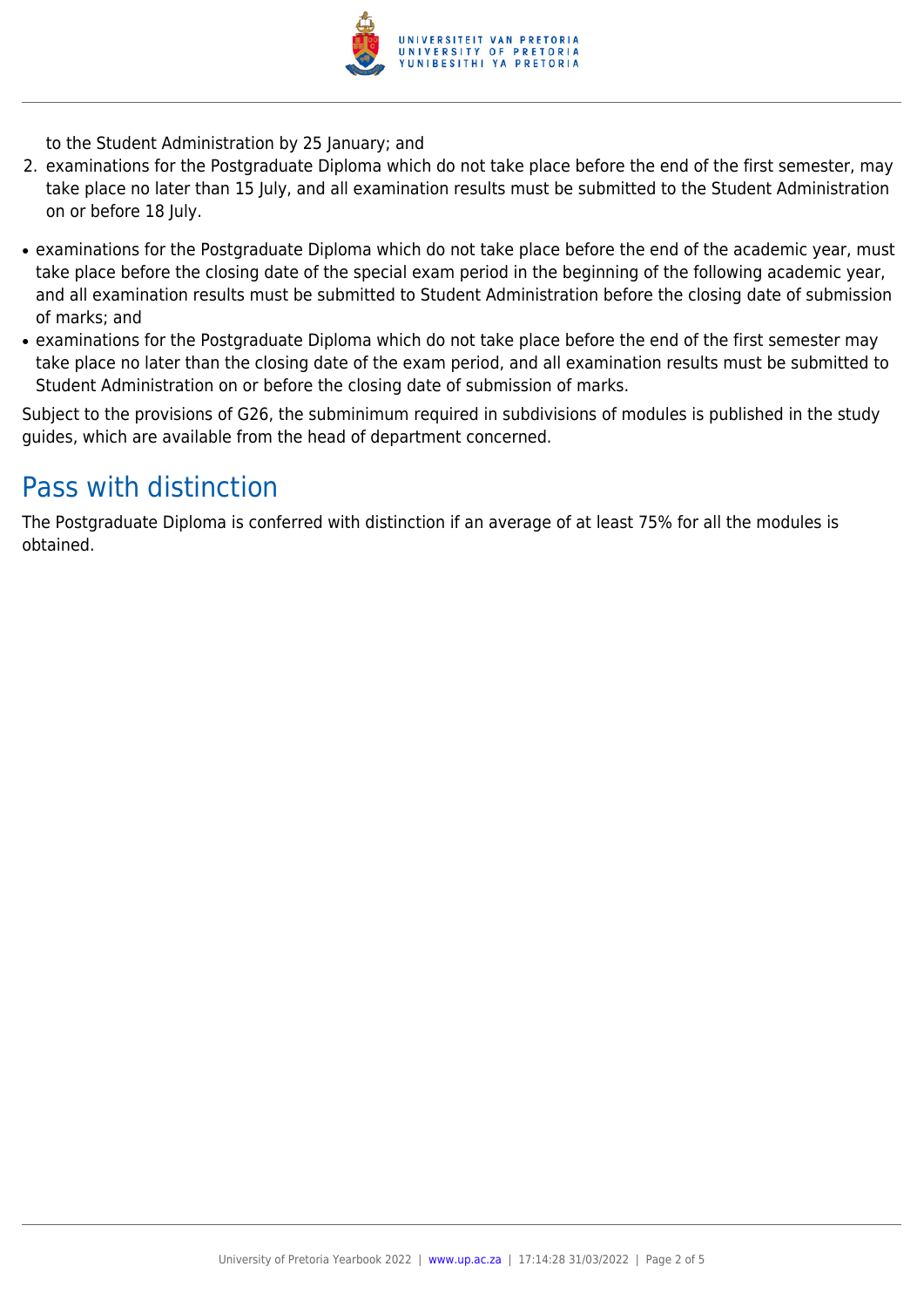

# Curriculum: Final year

**Minimum credits: 120**

# **Core modules**

# **Capita selecta (Disruptive technologies) 700 (INF 700)**

| <b>Module credits</b>         | 15.00                                           |
|-------------------------------|-------------------------------------------------|
| <b>NQF Level</b>              | 08                                              |
| <b>Contact time</b>           | 1 lecture per week, 1 web-based period per week |
| Language of tuition           | Module is presented in English                  |
| <b>Department</b>             | <b>Informatics</b>                              |
| <b>Period of presentation</b> | Semester 1 or Semester 2                        |

### **Module content**

In this module students will be introduced to disruptive technologies. The module will include topics such as the nature and unique characteristics of disruptive technologies, the identification of disruptors and the impact thereof on existing business models, as well as mechanisms to harness the opportunities and mediate the risks provided by disruptive technologies.

# **Research report 702 (INF 702)**

| <b>Module credits</b>         | 30.00                                           |
|-------------------------------|-------------------------------------------------|
| <b>NQF Level</b>              | 08                                              |
| <b>Prerequisites</b>          | No prerequistes.                                |
| <b>Contact time</b>           | 1 lecture per week, 1 web-based period per week |
| <b>Language of tuition</b>    | Module is presented in English                  |
| <b>Department</b>             | <b>Informatics</b>                              |
| <b>Period of presentation</b> | Year                                            |
| <b>Module content</b>         |                                                 |

A research paper on a topic from the field of Informatics.

# **Human computer interaction 703 (INF 703)**

| <b>Module credits</b>         | 15.00                                           |
|-------------------------------|-------------------------------------------------|
| <b>NQF Level</b>              | 08                                              |
| <b>Prerequisites</b>          | No prerequisites.                               |
| <b>Contact time</b>           | 1 lecture per week, 1 web-based period per week |
| <b>Language of tuition</b>    | Module is presented in English                  |
| <b>Department</b>             | <b>Informatics</b>                              |
| <b>Period of presentation</b> | Semester 1 or Semester 2                        |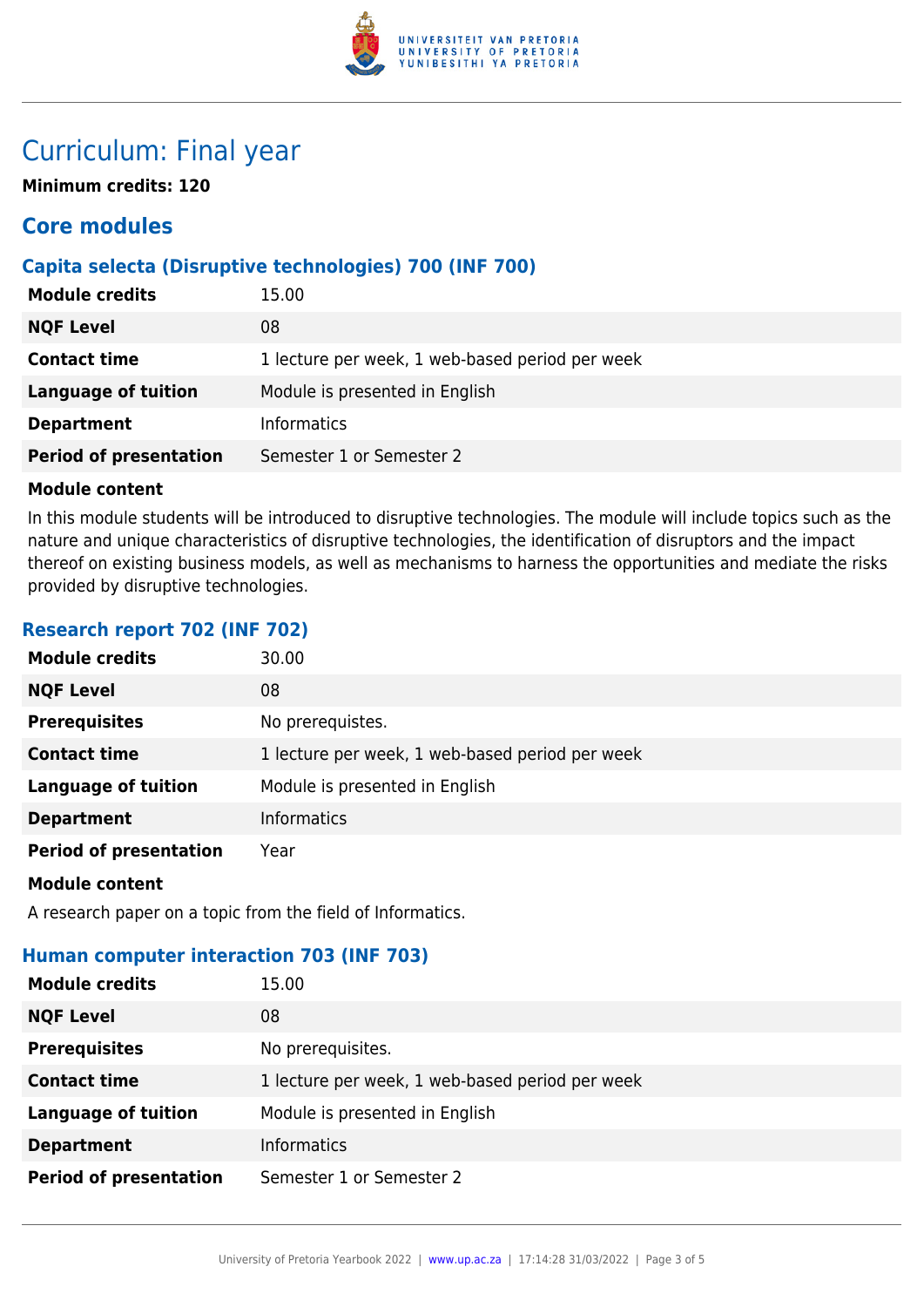

### **Module content**

Dramatic advances in technology have revolutionized the way that people interact with computers. This course focuses on the design and evaluation of user interfaces. Discussions will include both traditional computer systems and web-based systems.

## **Management of ICT projects 705 (INF 705)**

| <b>Module credits</b>         | 15.00                                           |
|-------------------------------|-------------------------------------------------|
| <b>NQF Level</b>              | 08                                              |
| <b>Prerequisites</b>          | No prerequisites.                               |
| <b>Contact time</b>           | 1 lecture per week, 1 web-based period per week |
| <b>Language of tuition</b>    | Module is presented in English                  |
| <b>Department</b>             | <b>Informatics</b>                              |
| <b>Period of presentation</b> | Semester 1 or Semester 2                        |

#### **Module content**

Main emphasis will be on IS project management using a case study to get practical experience in project management.

### **Management of information systems 706 (INF 706)**

| <b>Module credits</b>         | 15.00                                           |
|-------------------------------|-------------------------------------------------|
| <b>NQF Level</b>              | 08                                              |
| <b>Prerequisites</b>          | No prerequisites.                               |
| <b>Contact time</b>           | 1 lecture per week, 1 web-based period per week |
| <b>Language of tuition</b>    | Module is presented in English                  |
| <b>Department</b>             | <b>Informatics</b>                              |
| <b>Period of presentation</b> | Semester 1 or Semester 2                        |
| <b>Module content</b>         |                                                 |

Business process management, ERP systems, IT trends.

### **Special topic 707 (INF 707)**

| <b>Module credits</b>         | 15.00                                                         |
|-------------------------------|---------------------------------------------------------------|
| <b>NQF Level</b>              | 08                                                            |
| <b>Prerequisites</b>          | No prerequisites.                                             |
| <b>Contact time</b>           | 1 other contact session per week, 1 web-based period per week |
| <b>Language of tuition</b>    | Module is presented in English                                |
| <b>Department</b>             | <b>Informatics</b>                                            |
| <b>Period of presentation</b> | Semester 1 or Semester 2                                      |